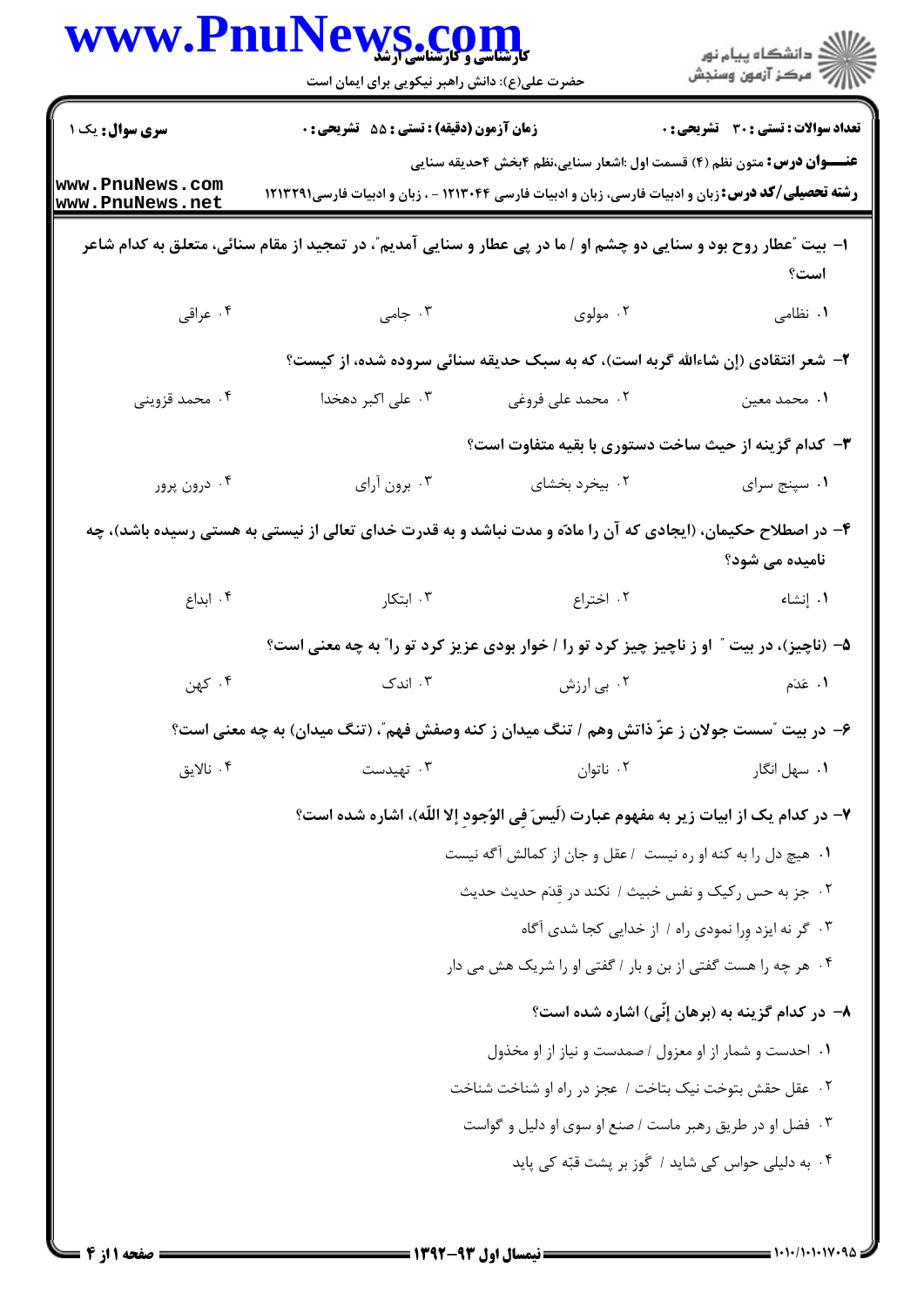|                                    | WWW.PnuNews.com<br>حضرت علی(ع): دانش راهبر نیکویی برای ایمان است                                                  |                                                           | ر دانشگاه پيام نور<br>ا∛هرکز آزمون وسنجش                                                                                                                                                     |
|------------------------------------|-------------------------------------------------------------------------------------------------------------------|-----------------------------------------------------------|----------------------------------------------------------------------------------------------------------------------------------------------------------------------------------------------|
| <b>سری سوال : ۱ یک</b>             | <b>زمان آزمون (دقیقه) : تستی : 55 تشریحی : 0</b>                                                                  |                                                           | <b>تعداد سوالات : تستی : 30 ٪ تشریحی : 0</b>                                                                                                                                                 |
| www.PnuNews.com<br>www.PnuNews.net |                                                                                                                   |                                                           | <b>عنــــوان درس:</b> متون نظم (۴) قسمت اول :اشعار سنایی،نظم ۴بخش ۴حدیقه سنایی<br><b>رشته تحصیلی/کد درس:</b> زبان و ادبیات فارسی، زبان و ادبیات فارسی ۱۲۱۳۰۴۴ - ، زبان و ادبیات فارسی۱۲۱۳۲۹۱ |
|                                    | ۹- (دم زدن)، در بیت "عارفان چون دم از قدیم زنند / ها و هو را میان دو نیم زنند" به چه معنی است؟                    |                                                           |                                                                                                                                                                                              |
| ۰۴ توجه کردن                       | ۰۳ سخن گفتن                                                                                                       | ۰۲ تکرار کردن                                             | ۰۱ اندیشیدن                                                                                                                                                                                  |
|                                    | ∙ا− كدام بيت به مضمون آيه شريفه (إنّما أمرُه إذا أرادَ شَيئاً اَن يَقولَ لَه كُن فَيَكُون)، اشاره دارد؟           |                                                           |                                                                                                                                                                                              |
|                                    |                                                                                                                   | ۰۱ مادّت او زکهنه و نو نیست / اوست کز هستها به جز او نیست |                                                                                                                                                                                              |
|                                    |                                                                                                                   |                                                           | ۰۲ نشود دهر و طبع بی قولش / همچو جان از نهاد بی طولش                                                                                                                                         |
|                                    |                                                                                                                   |                                                           | ۰۳ هستها تحت قدرت اویند / همه با او و او همی جویند                                                                                                                                           |
|                                    |                                                                                                                   |                                                           | ۰۴ صورت از محدثات خالی نیست / در خور عزّ لایَزالی نیست                                                                                                                                       |
|                                    | 11- در بیت "آن ز فضل آفتِ سرای فضول / آن عَلَمدار و علم دار رسول"، منظور از (سرای فضول) اشاره به چیست؟            |                                                           |                                                                                                                                                                                              |
| ۰۴ عرصه جنگ                        |                                                                                                                   | ۲ دنیا می تا سال ۲۰۰۳ و تعیی                              | ٠١ ميدان مسابقه                                                                                                                                                                              |
|                                    | 1۲- بیت " هر که تن دشمن است و یزدان دوست / داند الرّاسِخونَ فی العلم اوست"، ناظر به کدام یک از گزینه های زیر است؟ |                                                           |                                                                                                                                                                                              |
| ۰۴ آیه                             | ۰۳ قول عرفا                                                                                                       | ۰۲ روایت                                                  | ۰۱ خبر                                                                                                                                                                                       |
|                                    | ۱۳- مفهوم بیت آسوی تو نام زشت و نام نکوست / ورنه محض عطاست هر چه ازوست"، بر کدام یک از گزینه های زیر تاکید        |                                                           | دار د؟                                                                                                                                                                                       |
| ۰۴ نرم خوئی                        | ۰۳ نسبی بودن امور                                                                                                 | ۰۲ سختگیری                                                | ۰۱ بد بینی                                                                                                                                                                                   |
|                                    | ۱۴- (برگ)، در بیت "مرگ این را هلاک و آن را برگ/ زهر آن را غذای و این را برگ"، به چه معنی است؟                     |                                                           |                                                                                                                                                                                              |
| ۰۴ زينت کار                        | ۰۳ دلیل شادی                                                                                                      | ۰۱ مایه زندگی مسترار اندیشه استوار                        |                                                                                                                                                                                              |
|                                    |                                                                                                                   |                                                           | 1۵– ( زیر پی کردن)، کنایه از چه امری است؟                                                                                                                                                    |
| ۰۴ آینده نگری                      | ۰۳ مطیع کردن                                                                                                      | ۰۲ دقت زیاد                                               | ۰۱ سرعت سیر                                                                                                                                                                                  |
|                                    | ۱۶– مصرع نخست بیت "رفتن از منزل سخن کوشان / بر نشستن به صدر خاموشان"، در مذمت کدام گروه است؟                      |                                                           |                                                                                                                                                                                              |
| ۰۴ سخن چينان                       | ۰۳ غیبت کنندگان                                                                                                   | ۰۲ دروغگویان                                              | ٠١. زبان بازان                                                                                                                                                                               |
|                                    |                                                                                                                   |                                                           | 17– (ذوالهجرتين)، لقب كدام شخصيت است؟                                                                                                                                                        |
| ۰۴ عثمان                           | ۰۳ سلمان                                                                                                          | ۰۲ ابوبکر                                                 | ۱. عمر                                                                                                                                                                                       |
|                                    | <b>۱۸</b> - با توجه به معنی و مفهوم بیت ″دانشت هست کار بستن کو / خنجرت هست صف شکستن کو″، گزینه صحیح کدام است؟     |                                                           |                                                                                                                                                                                              |
| ۰۴ دانش= خنجر                      | ۰۳ خنجر= صف                                                                                                       | ۰۲ کار=خنجر                                               | ۰۱ دانش= صف                                                                                                                                                                                  |
|                                    |                                                                                                                   |                                                           |                                                                                                                                                                                              |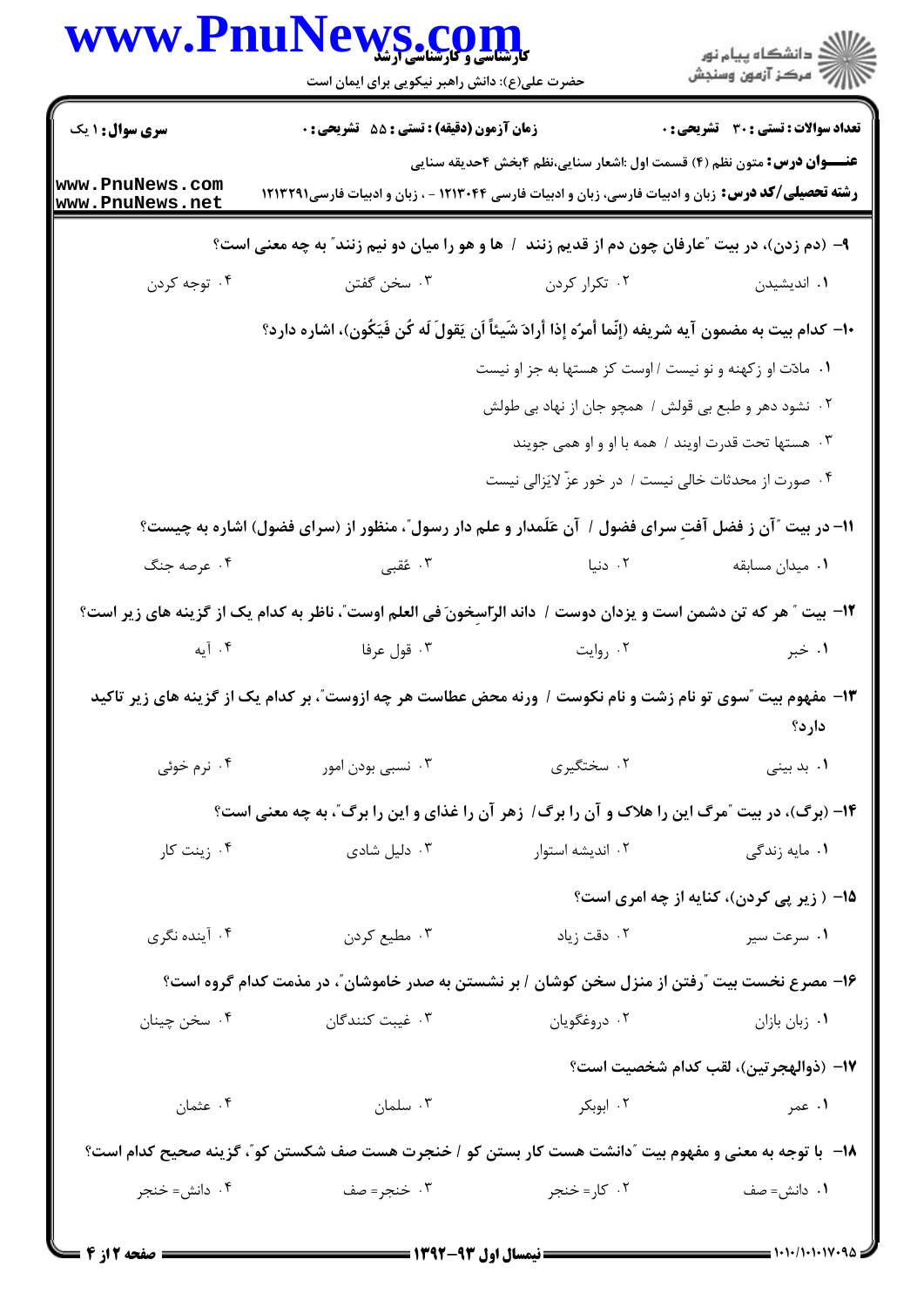|                                    | <b>VS.COM</b><br>حضرت علی(ع): دانش راهبر نیکویی برای ایمان است                                                    |                                                            | الاد دانشگاه پيام نور<br>الا مرکز آزمون وسنجش                                                                                                                                               |
|------------------------------------|-------------------------------------------------------------------------------------------------------------------|------------------------------------------------------------|---------------------------------------------------------------------------------------------------------------------------------------------------------------------------------------------|
| <b>سری سوال : ۱ یک</b>             | <b>زمان آزمون (دقیقه) : تستی : 55 تشریحی : 0</b>                                                                  |                                                            | تعداد سوالات : تستى : 30 - تشريحي : 0                                                                                                                                                       |
| www.PnuNews.com<br>www.PnuNews.net |                                                                                                                   |                                                            | <b>عنـــوان درس:</b> متون نظم (۴) قسمت اول :اشعار سنایی،نظم ۴بخش ۴حدیقه سنایی<br><b>رشته تحصیلی/کد درس:</b> زبان و ادبیات فارسی، زبان و ادبیات فارسی ۱۲۱۳۰۴۴ - ، زبان و ادبیات فارسی۱۲۱۳۲۹۱ |
|                                    | ۱۹- در بیت ؒ در نگر خواجه در گریبانت / تا بجا مانده است ایمانت ؒ، کلمه (تا) ً معادل کدام یک از گزینه های زیر است؟ |                                                            |                                                                                                                                                                                             |
|                                    | ۲. که سال ۲۰۰۳. با سال ۴۰۰ چه                                                                                     |                                                            | ۰۱ هان                                                                                                                                                                                      |
|                                    | ۲۰- فاعل مصرع دوم بیت "عقل چون برگشاد زاغ هوس / در کشد چون تذرو سر در خس"، کدام کلمه است؟                         |                                                            |                                                                                                                                                                                             |
| ۰۴ خس                              | ۰۳ هوس                                                                                                            | ۰۲ زاغ                                                     | ۰۱ عقل                                                                                                                                                                                      |
|                                    |                                                                                                                   | <b>"هیکلت بس شگرف گاه طلاع / کودکان را چرا شدی مطواع</b> " | <b>۲۱- معنی کلمات (طلاع) و (مطواع)، در بیت زیر به ترتیب چیست؟</b>                                                                                                                           |
| ۰۴ فرمانبردار، ظاهر شدن            | ۰۳ ظاهر شدن، فرمانبردار                                                                                           | ۰۲ وقار، بی خبری                                           | ۰۱ آگاهي، سبکسري                                                                                                                                                                            |
|                                    |                                                                                                                   |                                                            | ۲۲- معنای (عشق عنقای مُغربست امروز) چیست؟                                                                                                                                                   |
| ۰۴ نادرالوجود                      | ۰۳ بی نظیر                                                                                                        |                                                            | ١. معروف مستخدم المجبوب                                                                                                                                                                     |
|                                    | ۲۳- مفهوم صحیح ً بیت "کانکه در عشق شمع ره باشد / همچو شمع آتشین کله باشد"، در کدام گزینه ذکر شده است؟             |                                                            |                                                                                                                                                                                             |
|                                    |                                                                                                                   |                                                            | ۰۱ دستیابی به عشق راستین در گرو ترک ادعاهای باطل است.                                                                                                                                       |
|                                    |                                                                                                                   |                                                            | ۰۲ لازمه هدایتگری، روشن نمودن راه برای دیگران است.                                                                                                                                          |
|                                    |                                                                                                                   |                                                            | ۰۳ نشانه هدایتگر واقعی، تحمل سختی هاست.                                                                                                                                                     |
|                                    |                                                                                                                   |                                                            | ۰۴ نشانه عشق حقیقی، سوز درونی است.                                                                                                                                                          |
|                                    |                                                                                                                   |                                                            | <b>34- منظور از (روز عرض)، در قرآن کریم اشاره به کدام واقعه است؟</b>                                                                                                                        |
| ۰۴ خلقت                            | ۰۳ وفات                                                                                                           | ۰۲ ولادت                                                   | ٠١. قيامت                                                                                                                                                                                   |
|                                    | ۲۵- مراد از (زنگی و رومی)، در بیت ″ فرش عمرت نوشته در شومی / این دو فراش زنگی و رومی″ چیست؟                       |                                                            |                                                                                                                                                                                             |
| ۰۴ شدت و ضعف                       | ۰۳ غم و شادي                                                                                                      | ۰۲ پیری و جوانی                                            | ۰۱ شب و روز                                                                                                                                                                                 |
|                                    | ۲۶- مضمون بیت " در شبانی چو عدل کرد کلیم / داد پیغمبریش اله کریم"، به سرگذشت کدام یک از انبیاء الهی اشاره دارد؟   |                                                            |                                                                                                                                                                                             |
| ۰۴ خضر(ع)                          | ۰۳ موسی(ع)                                                                                                        | ۰۲ عیسی(ع)                                                 | ۱. نوح(ع)                                                                                                                                                                                   |
|                                    | <b>۲۷</b> - (باد و بوش)، در بیت " ای بسا باد و بوش تکینان / ترت و مرت از دعای مسکینان)، به چه معنی است؟           |                                                            |                                                                                                                                                                                             |
| ۰۴ سلطنت                           | ۰۳ ظلم                                                                                                            | ۰۲ غرور                                                    | ۰۱ عمارت                                                                                                                                                                                    |

 $= 1.1.11.11V$